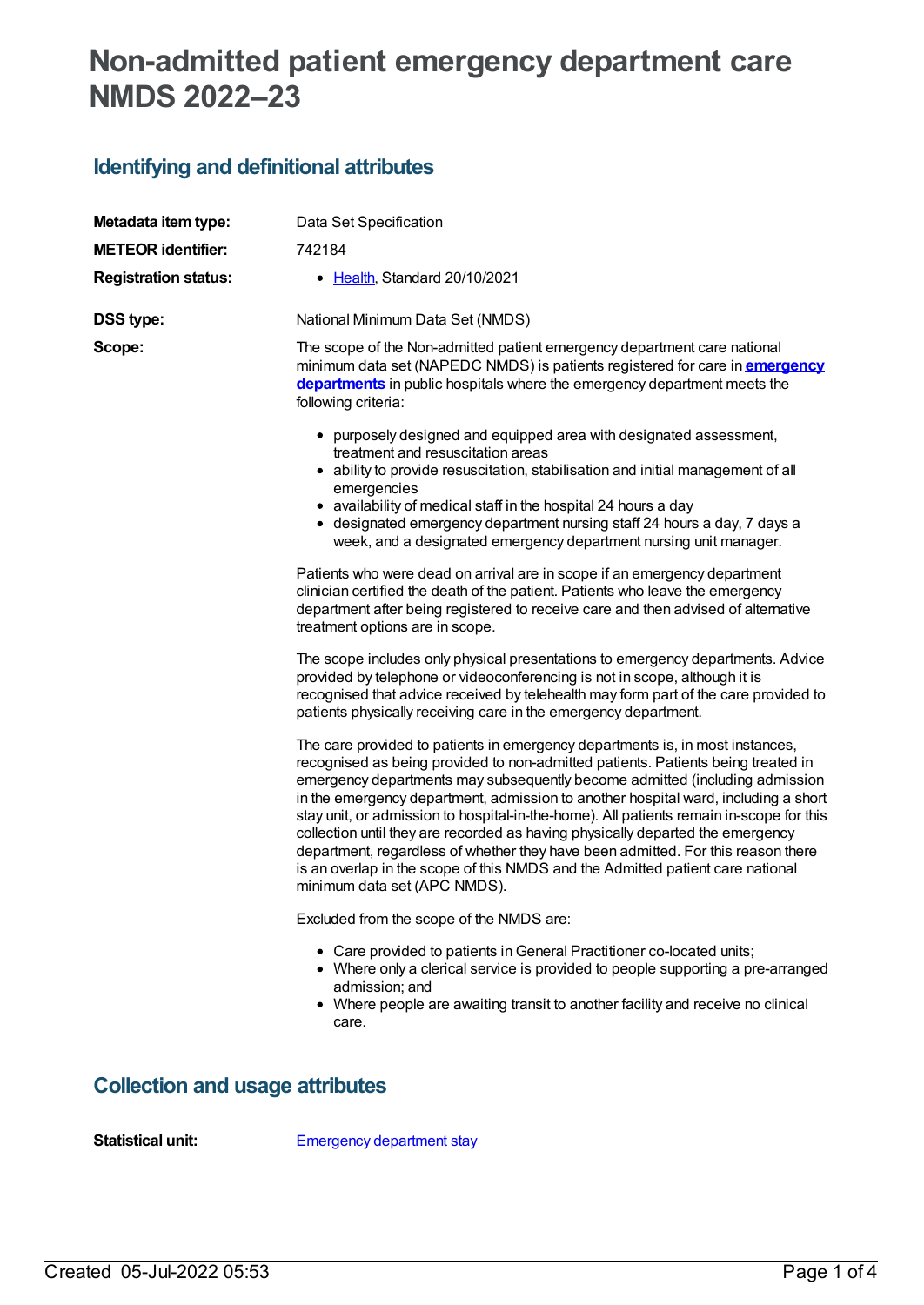| Guide for use:             | The definition of a 'short stay unit' is as per clause C48 of the National Health<br>Reform Agreement-National Partnership Agreement on Improving Public Hospital<br>Services (NPA IPHS), as follows:                                                                                                                                                                              |
|----------------------------|------------------------------------------------------------------------------------------------------------------------------------------------------------------------------------------------------------------------------------------------------------------------------------------------------------------------------------------------------------------------------------|
|                            | a) Designated and designed for the short term treatment, observation, assessment<br>and reassessment of patients initially triaged and assessed in the emergency<br>department (ED);                                                                                                                                                                                               |
|                            | b) Have specific admission and discharge criteria and policies;                                                                                                                                                                                                                                                                                                                    |
|                            | c) Designed for short term stays no longer than 24 hours;                                                                                                                                                                                                                                                                                                                          |
|                            | d) Physically separated from the ED acute assessment area;                                                                                                                                                                                                                                                                                                                         |
|                            | e) Have a static number of beds with oxygen, suction, patient ablution facilities; and                                                                                                                                                                                                                                                                                             |
|                            | f) Not a temporary ED overflow area nor used to keep patients solely awaiting an<br>inpatient bed nor awaiting treatment in the ED.                                                                                                                                                                                                                                                |
|                            | Interaction with the Individual Healthcare Identifier national best<br>endeavours data set (IHI NBEDS)                                                                                                                                                                                                                                                                             |
|                            | The NAPEDC NMDS and IHI NBEDS work together to enable the reporting of IHI<br>data for emergency department episodes of care.                                                                                                                                                                                                                                                      |
|                            |                                                                                                                                                                                                                                                                                                                                                                                    |
| <b>Collection methods:</b> | <b>National reporting arrangements</b>                                                                                                                                                                                                                                                                                                                                             |
|                            | State and territory health authorities provide the data to the Australian Institute of<br>Health and Welfare for national collation on an annual basis.                                                                                                                                                                                                                            |
|                            | State and territory health authorities provide the data to the Independent Hospital<br>Pricing Authority for national collation, on a quarterly basis before the last working<br>day of the end of the following reporting period.                                                                                                                                                 |
|                            | The Institute and the Commonwealth Department of Health will agree on a data<br>quality and timeliness protocol. Once cleaned, a copy of the data and a record of<br>the changes made will be forwarded by the Institute to the Commonwealth<br>Department of Health. A copy of the cleaned data for each jurisdiction should also<br>be returned to that jurisdiction on request. |
|                            | Periods for which data are collected and nationally collated                                                                                                                                                                                                                                                                                                                       |
|                            | Quarterly and financial year. Extraction of data for each three months or year should<br>be based on the date of the end of the emergency department stay. For example, a<br>presentation that commences at 11pm on 31 December and ends at 2am<br>1 January is not in scope for reporting in the second quarter.                                                                  |
| Implementation start date: | 01/07/2022                                                                                                                                                                                                                                                                                                                                                                         |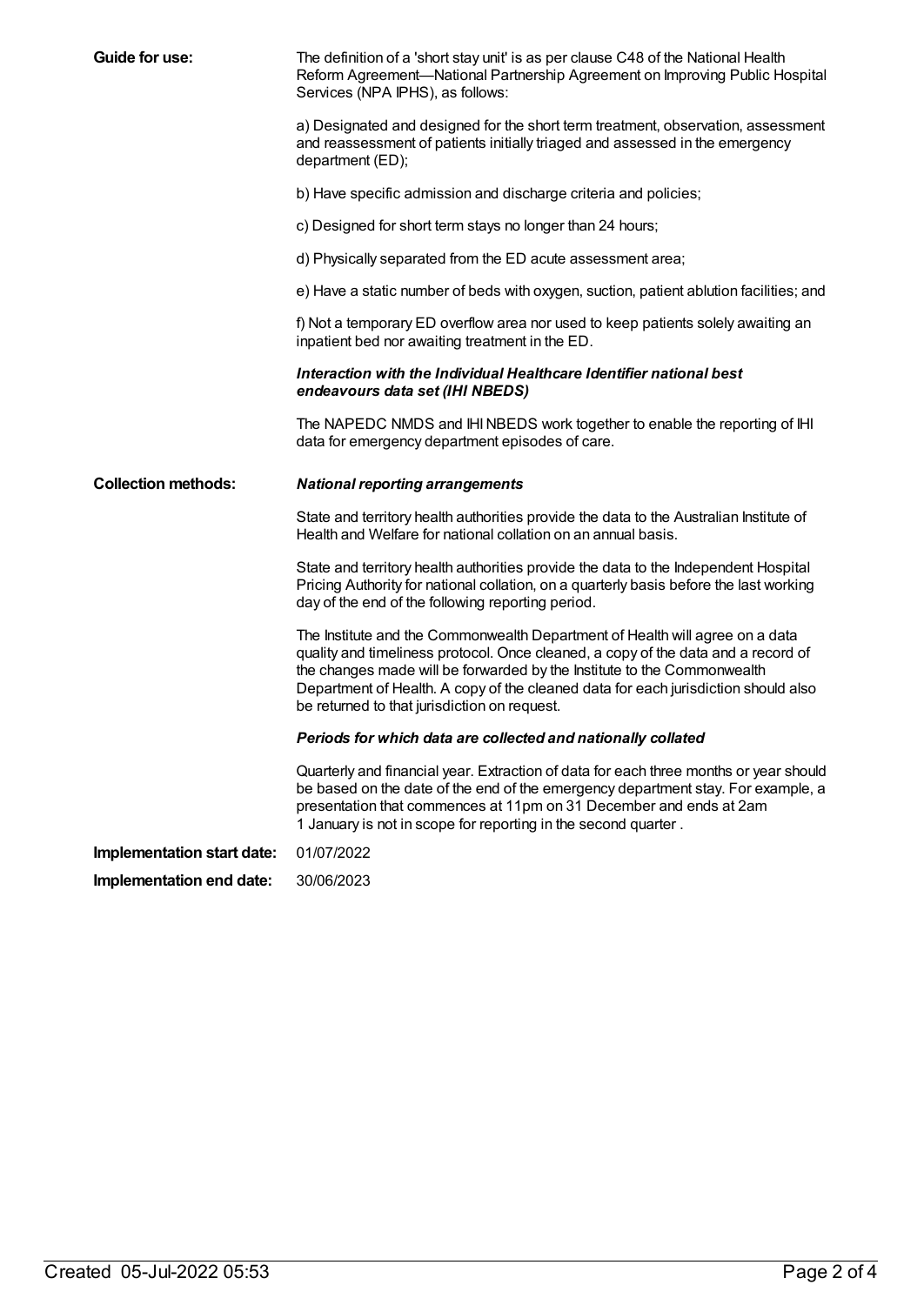**Comments:** *Scope links with other metadata sets*

Episodes of care for admitted patients are reported through the Admitted patient care NMDS.

Mental health care provided in emergency departments is in scope for the NAPEDC NMDS.

The IHINBEDS works with the NAPEDC NMDS to enable the reporting of the IHI for emergency department patients.

*Glossary items*

Glossary terms that are relevant to this National minimum data set include:

#### **[Admission](https://meteor.aihw.gov.au/content/327206)**

**[Compensable](https://meteor.aihw.gov.au/content/327420) patient**

**[Emergency](https://meteor.aihw.gov.au/content/745042) department**

**[Gender](https://meteor.aihw.gov.au/content/750032)**

**[Registered](https://meteor.aihw.gov.au/content/327182) nurse**

**[Sex](https://meteor.aihw.gov.au/content/750030)**

**[Triage](https://meteor.aihw.gov.au/content/745263)**

### **Source and reference attributes**

**Submitting organisation:** Independent Hospital Pricing Authority

### **Relational attributes**

| Related metadata<br>references: | See also Emergency service care aggregate NBEDS 2022-23                |
|---------------------------------|------------------------------------------------------------------------|
|                                 | • Health, Standard 20/10/2021                                          |
|                                 | See also Emergency service care NBEDS 2022-23                          |
|                                 | • Health, Standard 20/10/2021                                          |
|                                 | See also <i>Individual Healthcare Identifier NBEDS 2022-23</i>         |
|                                 | • Health, Standard 20/10/2021                                          |
|                                 | Supersedes Non-admitted patient emergency department care NMDS 2021-22 |
|                                 | • Health, Superseded 20/10/2021                                        |
|                                 | See also Statistical Area Level 1 of usual residence NBEDS 2022-23     |
|                                 | Health, Standard 20/10/2021<br>٠                                       |

**Metadata items in this Data Set Specification** Show more detail